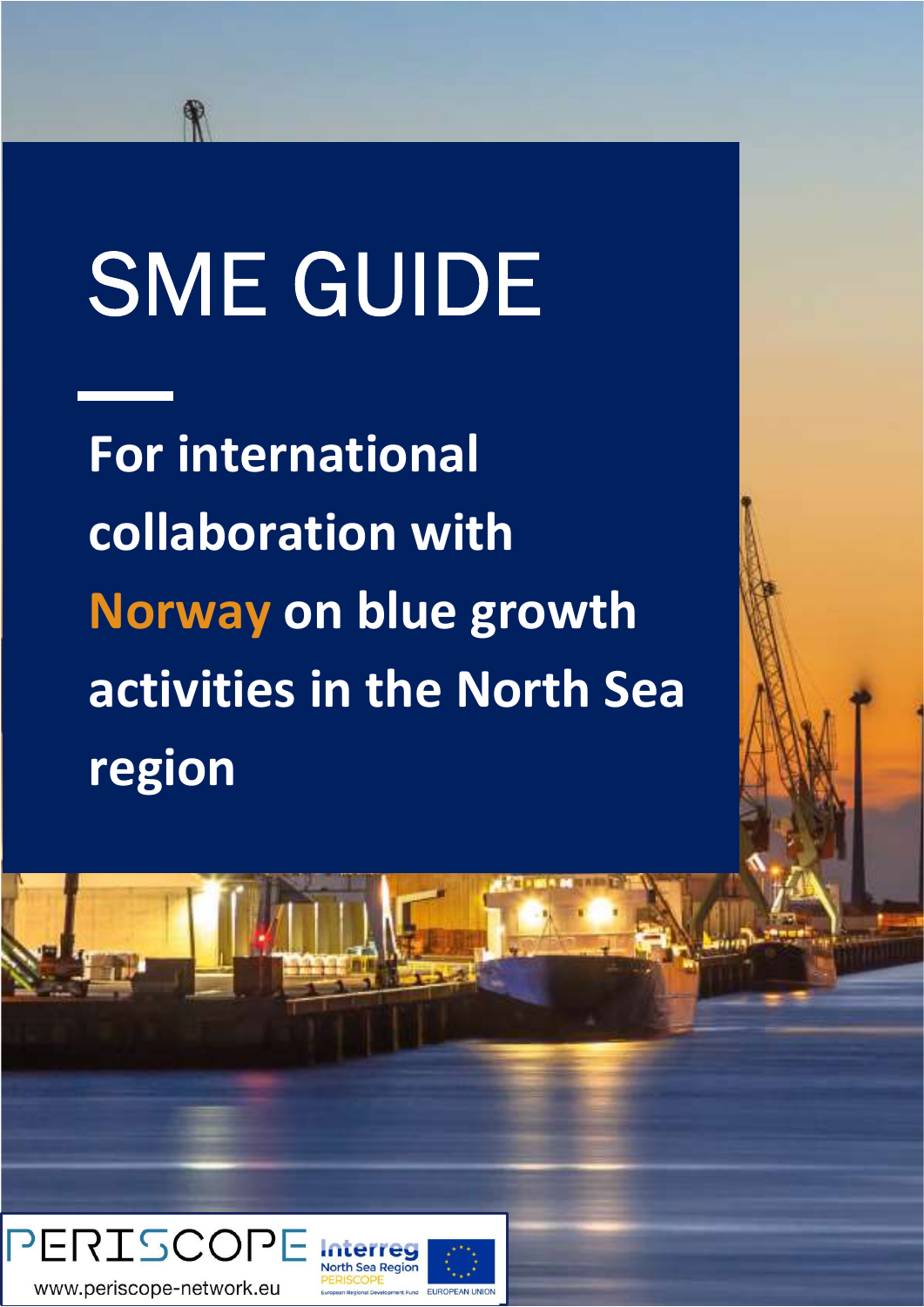Are you working in the marine or maritime sector, the domain of renewable energies or any other field related to blue growth , and thinking of starting a project in the North Sea area? Then you might want to start a collaboration with another region, that has the necessary testing facilities or the specific skills to make the project a success. This guide will give you an overview of the tools for blue growth collaboration that Norway has to offer.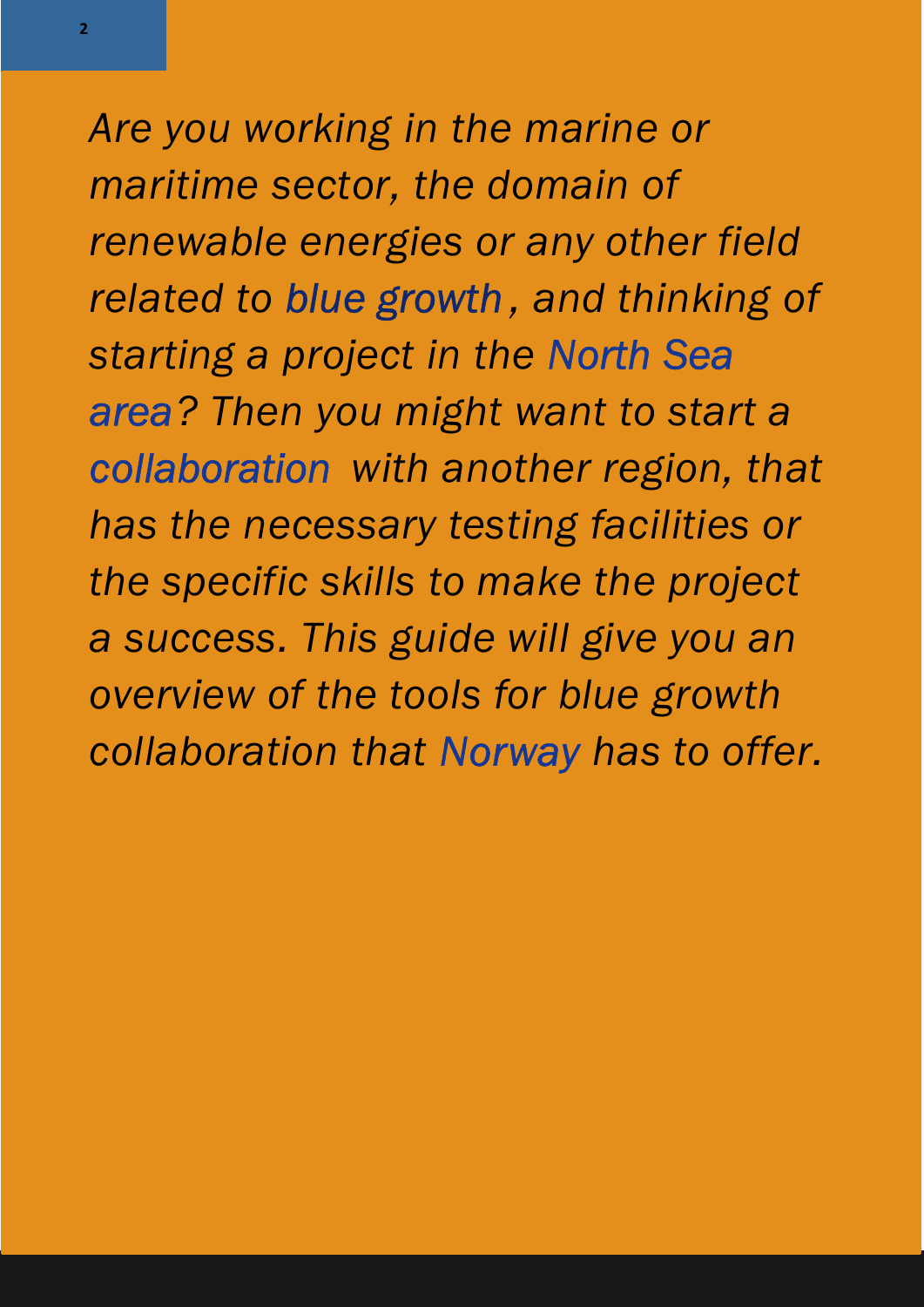## QUICK GUIDE

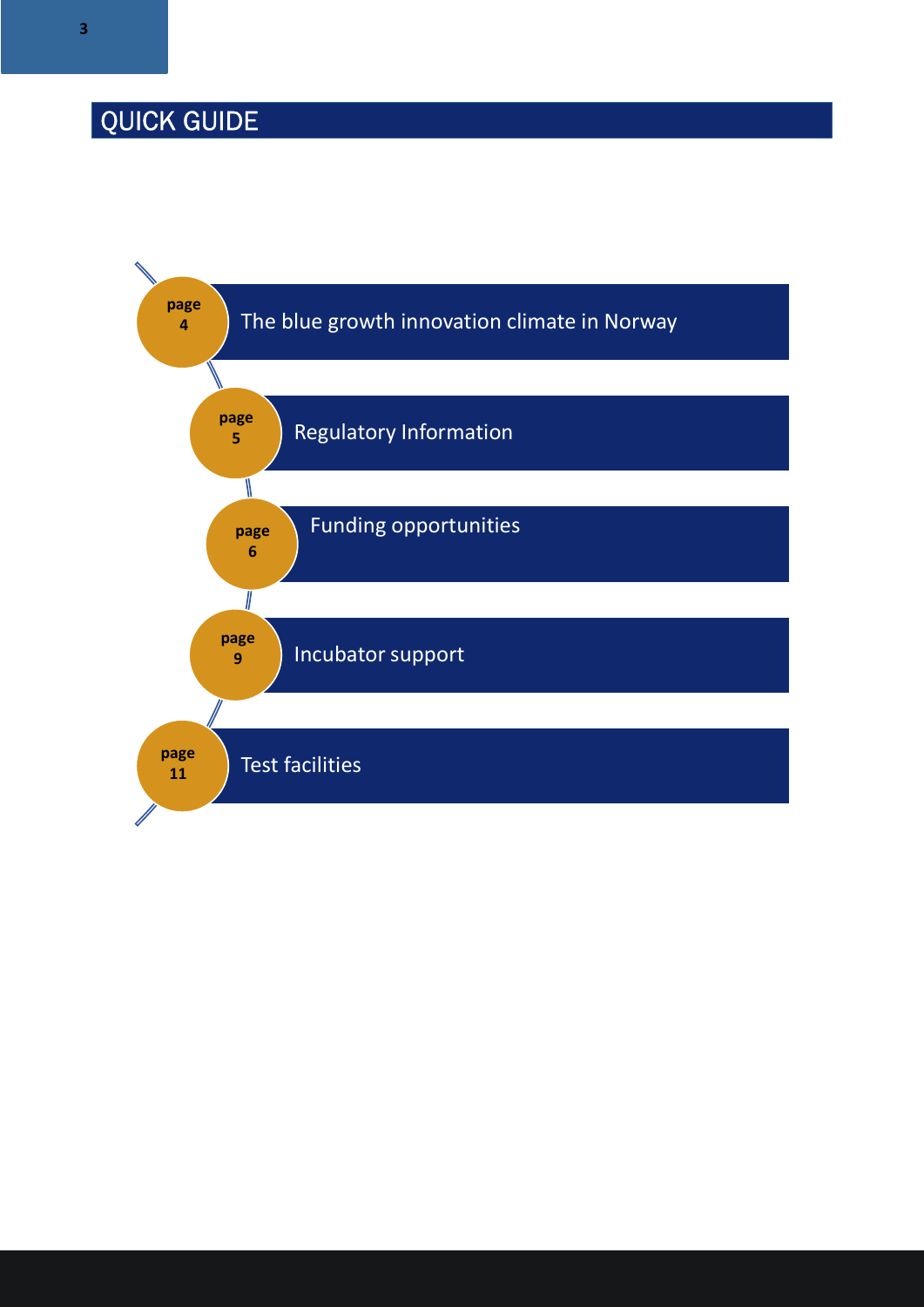#### WHAT DOES NORWAY HAVE TO OFFER?

Norway is one of the leading ocean economies in the world today. The Norwegian Government regards the maritime industry as a priority sector. Its employment rate, value creation and spillover for other industries make it an important driving force in business and industry in Norway. (Norwegian ministry of trade, industry and fisheries, 2015)

Norway is one of the largest oil and gas producers in the world and one of the largest and most advanced seafaring countries in the world. Although its strong competitiveness and links to all parts of the world are its main strength, the cluster also relies solely on this single industry, which makes it vulnerable to changes in the market and limits its ability to open up to other maritime economic activities. (DG maritime affairs and fisheries, 2012) Therefore, the maritime cluster in Norway is at the forefront of efforts to develop new, innovative solutions. (Export.gov, 2016)

Other clusters in Norway are the shipping cluster (which is linked closely to the oil and gas sector), export of fish and seafood (Western Norway hosts aquaculture clusters which build especially on salmon production) and marine research and responsible management of marine resources. (Norwegian ministry of trade, industry and fisheries, 2015)

There are four main maritime policies in Norway. Separate strategies apply to the oil and gas,

shipping, tourism and aquaculture industries. In 2015, a maritime strategy has been published which presents the Government's policy to develop the maritime potential of the ocean industries. The Government's main goals for the maritime industry are sustainable growth and value creation. In order to reach this goal, the Government will focus on:

- Trade areas for NIS registered vessels
- Environment
- Maritime administration
- Competence and education
- Research, development and innovation
- International regulatory frameworks
- Blue growth
- The high north

(Norwegian ministry of trade, industry and fisheries, 2015)

When working on a project that focuses on offshore wind, process industry, building batteries or ocean technology, Norway has a lot to offer.

The most dominant maritime economies are Agder and Rogaland and Vestlandet in the western and southern parts of Norway. In offshore oil and gas, deep - sea shipping, shipbuilding and aquaculture, these regions are strong. (Norwegian ministry of trade, industry and fisheries, 2015)

The seafood industry occupies a unique position in the three northernmost counties. The development of marine research and technology is strong. For the ocean industry, the western counties of Rogaland, Hordaland and Møre og Romsdal are especially important. The oil and maritime industries represent a significant percentage of jobs and value creation. (Norwegian ministry of trade, industry and fisheries, 2015)

In Central Norway, there is a research environment that in cooperation with companies and authorities has created the world's first test area for autonomous vessels. For generations, the Tyholt Maritime Technology Center in Trondheim has helped put the Norwegian industry at the forefront of shipbuilding, shipping, offshore oil and gas, fisheries and aquaculture. Eastern Norway is also important to the ocean industries. Among other factors, many specialised service providers and financial institutions are established here. (Norwegian ministry of trade, industry and fisheries, 2015)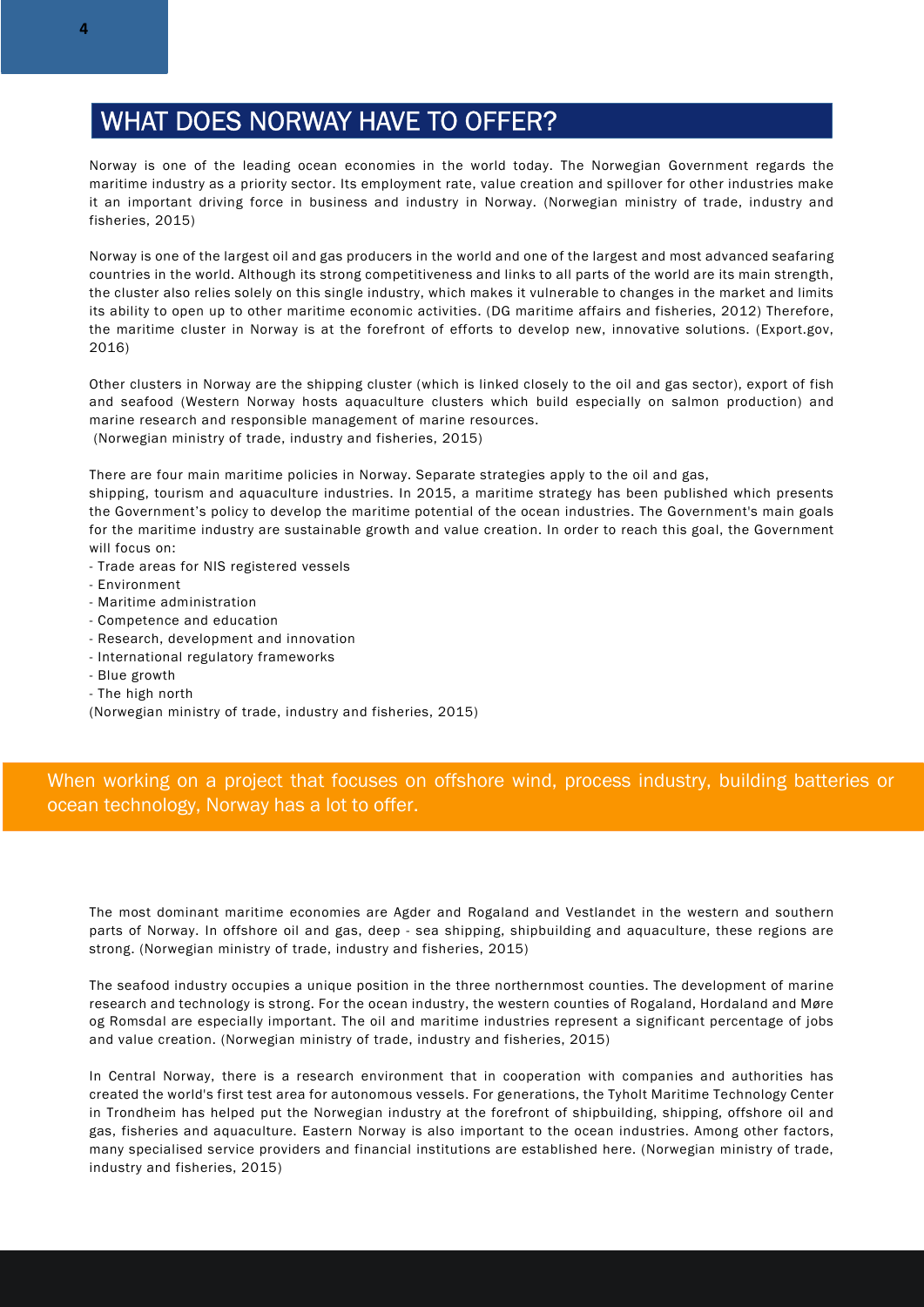As an important service provider for the oil and maritime industries, Southern Norway also plays a central role. One example is the GCE NODE network, where a number of companies are asserting themselves in the global market in their fields. (Norwegian ministry of trade, industry and fisheries, 2015)

Several Norwegian county municipalities use the method of smart specialization as a tool for business development. The Ministry of Local Government and Modernization has created a Norwegian supervisor on smart specialization as a method for regional business development. (The Ministry of Local Government and Modernization, 2018) However, smart specialization strategies are not sufficiently developed in all Norway regions. Possibly, this is due to the fact that Norway is not eligible for ERDF funds (ERDF funding requires a smart specialization strategy). The counties East and West Agder have not yet set out Smart Specialization Strategies, although, in November 2013, they have identified some areas of interest.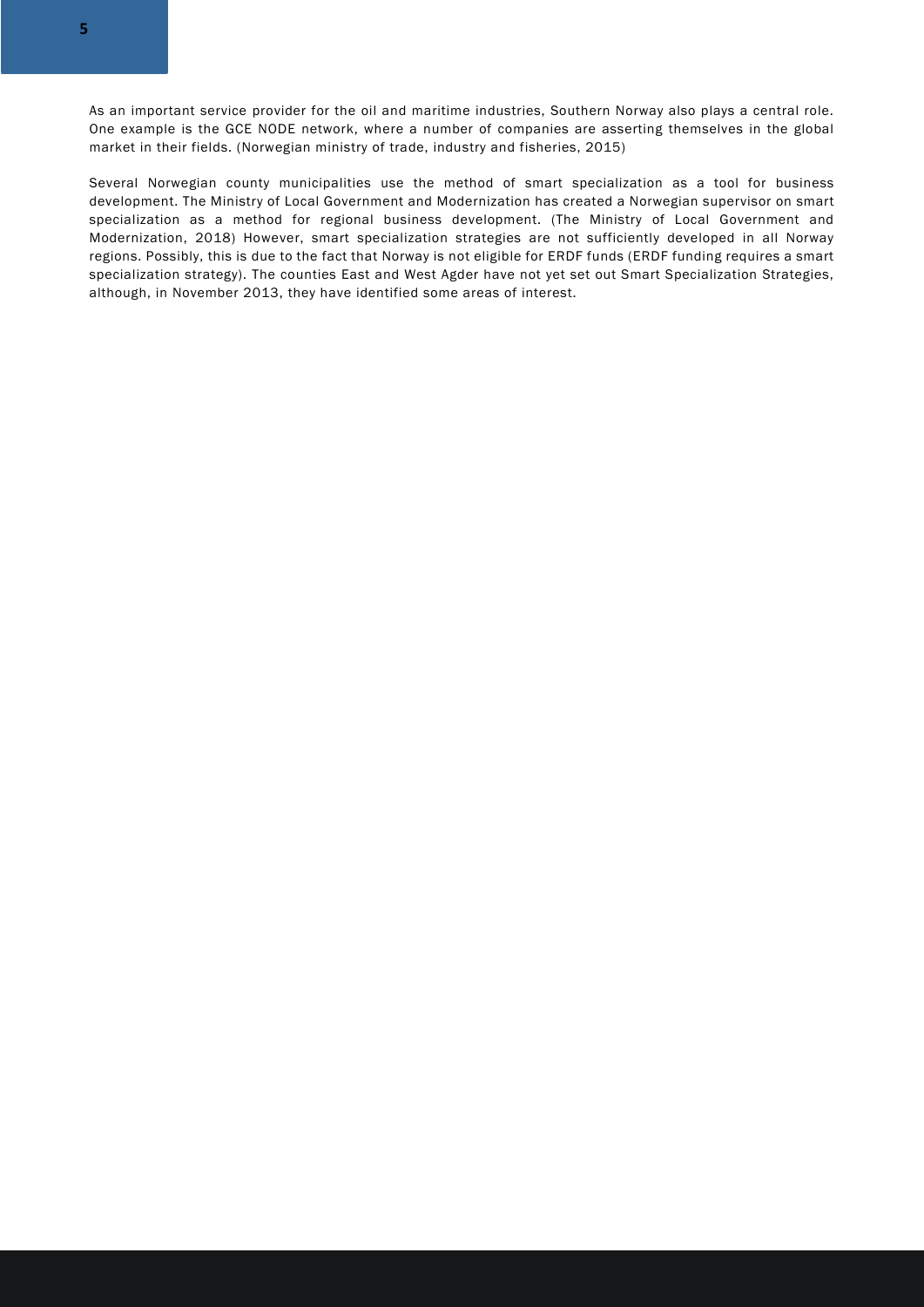#### INTELLECTUAL PROPERTY RIGHTS (IPR), REGULATIONS AND STANDARD SUPPORT

#### IPR

| LOCAL IPR AMBASSADOR    | WEBSITE                      | TELEPHONE NUMBER     | EMAIL                |
|-------------------------|------------------------------|----------------------|----------------------|
| Innovation Norway Agder | https://www.patentstyret.no/ | (+ 47) 22 00 25 00   | Post@patentstyret.no |
|                         |                              | $(+ 47)$ 22 38 73 00 |                      |

The IPR services provided by IN are a supplement to specialised IPR services offered by commercial actors. It focuses on startups and SMEs developing innovative products, processes or services. In addition, the Research Council Norway offers consultation with IPR experts free of charge.

| MARINE SPATIAL PLANNING        |                                                                        |
|--------------------------------|------------------------------------------------------------------------|
| Integrated Management          | http://www.miljodirektoratet.no/Global/Havforum/Meld.%20St.37%20(2012- |
| of the Marine Environment      | 2013)%20Report%20to%20the%20Stortinng%20(white%20paper)%20Integrated   |
| of the North Sea and Skagerrak | %20Management%20of%20the%20Marine%20Environment%20of%20the%20No        |
| (Management Plan)              | rth%20Sea%20and%20Skagerrak.pdf                                        |

Since the adoption of a government white paper on ocean governance in 2001, Norway has worked on the development and implementation of marine spatial planning in the format of regional management plans. In 2013 the Government presented a management plan for the North Sea and Skagerrak. (Norwegian ministry of the environment, 2013) (Hoel & Olsen, 2010)

Blue growth is recognised as important by the Norwegian government. Since the importance has been underlined by not only national politicians, but also regional and local ones, this opens up possibilities.

| REGULATIONS AND STANDARD SUPPORT                 |                                                                                                                                                                                                 |  |
|--------------------------------------------------|-------------------------------------------------------------------------------------------------------------------------------------------------------------------------------------------------|--|
| AGENCIES TO CONTACT CONCERNING STANDARDS SUPPORT |                                                                                                                                                                                                 |  |
| Name of agency                                   | Norwegian petroleum directorate (Oliedirektoratet)                                                                                                                                              |  |
| Concerning                                       | Governmental specialist directorate and administrative body for the oil and gas<br>industry.                                                                                                    |  |
| Link to website                                  | http://www.npd.no                                                                                                                                                                               |  |
| Telephone number                                 | +47 51 87 60 00                                                                                                                                                                                 |  |
| Name agency                                      | Directorate of fisheries (Fiskeridirektoratet)                                                                                                                                                  |  |
| Concerning                                       | Management of marine resources and aquaculture.                                                                                                                                                 |  |
| Link to website                                  | https://www.fiskeridir.no                                                                                                                                                                       |  |
| Telephone number                                 | +47 55 23 80 00                                                                                                                                                                                 |  |
| Name agency                                      | Norwegian Maritime Authority (Sjøfartsdirektoratet)                                                                                                                                             |  |
| Concerning                                       | Administrative and supervisory authority for the work on safety for life, health,<br>environment and material values on vessels with Norwegian flag and foreign<br>vessels in Norwegian waters. |  |
| Link to website                                  | https://www.sdir.no                                                                                                                                                                             |  |
| Telephone number                                 | +47 52 74 50 00                                                                                                                                                                                 |  |
| Name agency                                      | The Norwegian Coastal Administration (Kystverket)                                                                                                                                               |  |
| Concerning                                       | Responsible for services related to maritime safety, maritime infrastructure,<br>transport planning and efficiency, and emergency response to acute pollution.                                  |  |
| Link to website                                  | https://www.kystverket.no                                                                                                                                                                       |  |
| Telephone number                                 | +47 33 03 48 08                                                                                                                                                                                 |  |
| Name agency                                      | County governor                                                                                                                                                                                 |  |
| Concerning                                       | The County Governor is the state's representative in local counties and is<br>responsible for monitoring the decisions, objectives and guidelines set out by the<br>Storting and government.    |  |
| Link to website                                  | https://www.fylkesmannen.no                                                                                                                                                                     |  |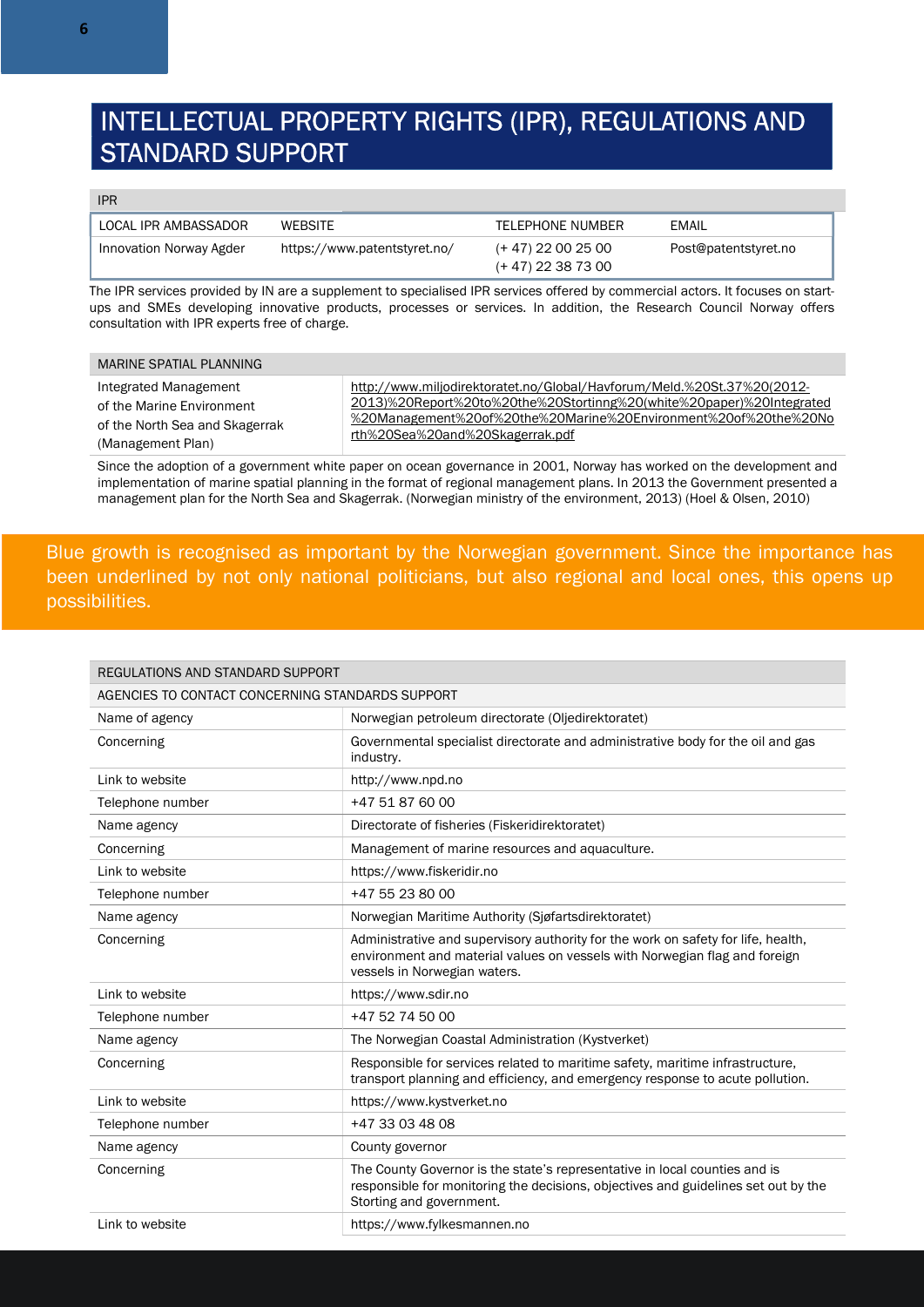#### CROSS BORDER FINANCIAL INSTRUMENTS FOR BLUE GROWTH

| TYPE OF FINANCIAL INSTRUMENT   | Grants                                                                                                                                                                                                                                                                                   |  |
|--------------------------------|------------------------------------------------------------------------------------------------------------------------------------------------------------------------------------------------------------------------------------------------------------------------------------------|--|
| NAME FINANCIAL INSTRUMENT      | Horizon 2020                                                                                                                                                                                                                                                                             |  |
| <b>DESCRIPTION</b>             | Horizon 2020 is the largest ever European Union (EU) research and<br>innovation programme. It has an emphasis on excellent science,<br>industrial leadership and tackling societal challenges.                                                                                           |  |
| <b>TRANSNATIONAL DIMENSION</b> | Norway, as a third country, is eligible for the entire H2020 programme on<br>equal terms as EU Member States.                                                                                                                                                                            |  |
| TYPE OF FINANCIAL INSTRUMENT   | Grant                                                                                                                                                                                                                                                                                    |  |
| NAME FINANCIAL INSTRUMENT      | <b>Interreg Europe</b>                                                                                                                                                                                                                                                                   |  |
| <b>DESCRIPTION</b>             | A series of grant funding programmes which aim to generate cohesion<br>across regions in Europe, and generate regional development.                                                                                                                                                      |  |
|                                | Actors from the Agder region are eligible to participate in different<br>Interreg programmes:                                                                                                                                                                                            |  |
|                                | Interreg North Sea,<br>Interreg Baltic Sea,                                                                                                                                                                                                                                              |  |
|                                | Interreg Øresund Kattegat Skagerak                                                                                                                                                                                                                                                       |  |
|                                | Interreg Europe.                                                                                                                                                                                                                                                                         |  |
|                                | For all Interreg programmes, Norway has its own funding. The funding<br>rate for all four programmes is 50%.                                                                                                                                                                             |  |
| <b>TRANSNATIONAL DIMENSION</b> | Must include other regions in Europe                                                                                                                                                                                                                                                     |  |
| TYPE OF FINANCIAL INSTRUMENT   | Grant                                                                                                                                                                                                                                                                                    |  |
| ORGANISATION                   | <b>Innovation Norway</b>                                                                                                                                                                                                                                                                 |  |
| NAME FINANCIAL INSTRUMENT      | <b>Innovation contracts</b>                                                                                                                                                                                                                                                              |  |
| <b>DESCRIPTION</b>             | Through the Innovation contracts, Innovation Norway offers a support<br>program that makes grants available to Norwegian SMEs developing new<br>products or services.                                                                                                                    |  |
| TRANSNATIONAL DIMENSION        | Collaboration possible with foreign or other Norwegian companies.                                                                                                                                                                                                                        |  |
| TYPE OF FINANCIAL INSTRUMENT   | Grant                                                                                                                                                                                                                                                                                    |  |
| NAME FINANCIAL INSTRUMENT      | <b>Innovation Norway</b>                                                                                                                                                                                                                                                                 |  |
| <b>DESCRIPTION</b>             | Offers funding and technical assistance for the establishment of binding<br>strategic collaboration with a long-term perspective                                                                                                                                                         |  |
| TRANSNATIONAL DIMENSION        | Companies abroad can also be included.                                                                                                                                                                                                                                                   |  |
| TYPE OF FINANCIAL INSTRUMENT   | Grant                                                                                                                                                                                                                                                                                    |  |
| NAME FINANCIAL INSTRUMENT      | <b>Regional Research Fund</b>                                                                                                                                                                                                                                                            |  |
| <b>DESCRIPTION</b>             | The regional funds were introduced as part of a political reform to<br>transfer power from national to regional authorities. The research funds<br>support R&D projects initiated by companies, public institutions,<br>universities, colleges and research institutions.                |  |
| TRANSNATIONAL DIMENSION        | The projects can include one research institution from inside/outside<br>Norway.                                                                                                                                                                                                         |  |
| TYPE OF FINANCIAL INSTRUMENT   | Grant                                                                                                                                                                                                                                                                                    |  |
| NAME FINANCIAL INSTRUMENT      | <b>PES 2020</b>                                                                                                                                                                                                                                                                          |  |
| <b>DESCRIPTION</b>             | The Research Council of Norway Project Establishment Support directed<br>towards Horiozon 2020. The PES2020 scheme is designed to relieve<br>some of the cost burden for Norwegian applicants related to the<br>preparation of project proposals.<br>PES 2020 funding may be sought for: |  |
|                                | Activities and travel related to preparation of a concrete H2020<br>project proposal.                                                                                                                                                                                                    |  |
|                                | Travel to find networks and partners, profiling activities at<br>relevant meeting places for actors without annual framework grant under<br>the PES 2020 scheme.                                                                                                                         |  |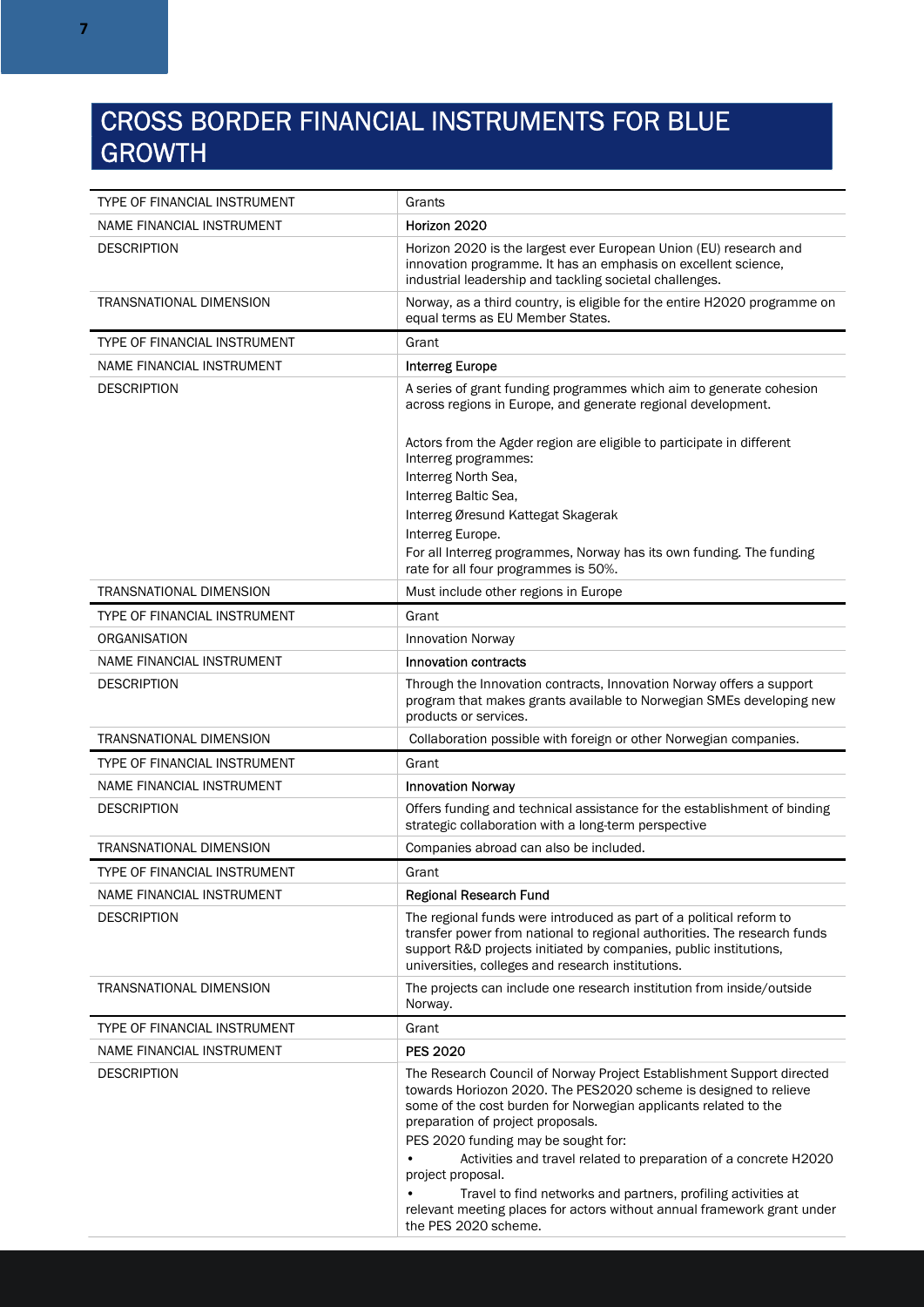|                              | Activities to promote and coordinate Norwegian interest in<br>strategy processes and relevant forums within European research and<br>innovation policy cooperation.<br>Activities related to preparation of proposals for financial |
|------------------------------|-------------------------------------------------------------------------------------------------------------------------------------------------------------------------------------------------------------------------------------|
|                              | support for the process involving the European Investment Bank and<br>European Investment Fund.                                                                                                                                     |
| TRANSNATIONAL DIMENSION      |                                                                                                                                                                                                                                     |
| TYPE OF FINANCIAL INSTRUMENT | Grant                                                                                                                                                                                                                               |
| NAME FINANCIAL INSTRUMENT    | BIA                                                                                                                                                                                                                                 |
| ORGANISATION                 | Norwegian Research Council                                                                                                                                                                                                          |
| <b>DESCRIPTION</b>           | BIA funds industry-oriented research and has no thematic restrictions.<br>This broad-based programme supports high-quality R&D projects with<br>good business and socio-economic potential.                                         |
| TRANSNATIONAL DIMENSION      | Candidates may submit personal applications for certain international<br>fellowships that the Research Council administers on behalf of other<br>institutions.                                                                      |
| TYPE OF FINANCIAL INSTRUMENT | Grant                                                                                                                                                                                                                               |
| NAME FINANCIAL INSTRUMENT    | Energix                                                                                                                                                                                                                             |
| ORGANISATION                 | Norwegian Research Council                                                                                                                                                                                                          |
| <b>DESCRIPTION</b>           | provides funding for research on renewable energy, efficient use of<br>energy, energy systems and energy policy.                                                                                                                    |
| TRANSNATIONAL DIMENSION      |                                                                                                                                                                                                                                     |

Foreign companies are very welcome. You're able to participate and receive funding from some Norwegian resources. However, Norwegion funding schemes are made for Norway. That means that the effects should be measurable in the own region of Norway.

| TYPE OF FINANCIAL INSTRUMENT   | Grant                                                                                                                                                                                                                                                                                                                                                                                   |  |
|--------------------------------|-----------------------------------------------------------------------------------------------------------------------------------------------------------------------------------------------------------------------------------------------------------------------------------------------------------------------------------------------------------------------------------------|--|
| NAME FINANCIAL INSTRUMENT      | <b>Petromaks</b>                                                                                                                                                                                                                                                                                                                                                                        |  |
| ORGANISATION                   | Norwegian Research Council                                                                                                                                                                                                                                                                                                                                                              |  |
| <b>DESCRIPTION</b>             | The primary objective of the PETROMAKS 2 programme is to generate<br>new knowledge and technology to facilitate the optimal utilisation of<br>Norwegian petroleum resources and enhance the competitiveness of the<br>Norwegian Continental Shelf compared with other petroleum provinces in<br>relation to costs, greenhouse gas emissions and the environment.                        |  |
| <b>TRANSNATIONAL DIMENSION</b> | Funding under this call for proposals may be sought by companies,<br>groups of companies or trade and industry organisations that have been<br>officially issued an enterprise number under the Register of Business<br>Enterprises.                                                                                                                                                    |  |
|                                | National and international research groups may participate in the project<br>as partners who perform research activity, but they may not contribute in-<br>kind R&D activity to the project.                                                                                                                                                                                            |  |
|                                | Other international partners may participate in the project, but their costs<br>for in-kind R&D activity will not be eligible for support from the Research<br>Council.                                                                                                                                                                                                                 |  |
| TYPE OF FINANCIAL INSTRUMENT   | Grant                                                                                                                                                                                                                                                                                                                                                                                   |  |
| NAME FINANCIAL INSTRUMENT      | <b>DEMO 2000</b>                                                                                                                                                                                                                                                                                                                                                                        |  |
| ORGANISATION                   | Norwegian Research Council                                                                                                                                                                                                                                                                                                                                                              |  |
| <b>DESCRIPTION</b>             | DEMO 2000 seeks to ensure long-term competitiveness in the petroleum<br>industry and continued profitable and sustainable development of the<br>petroleum resources on the Norwegian continental shelf. The objective of<br>the programme is to qualify new technology and systems in close<br>collaboration between the supplier industry, oil companies and research<br>institutions. |  |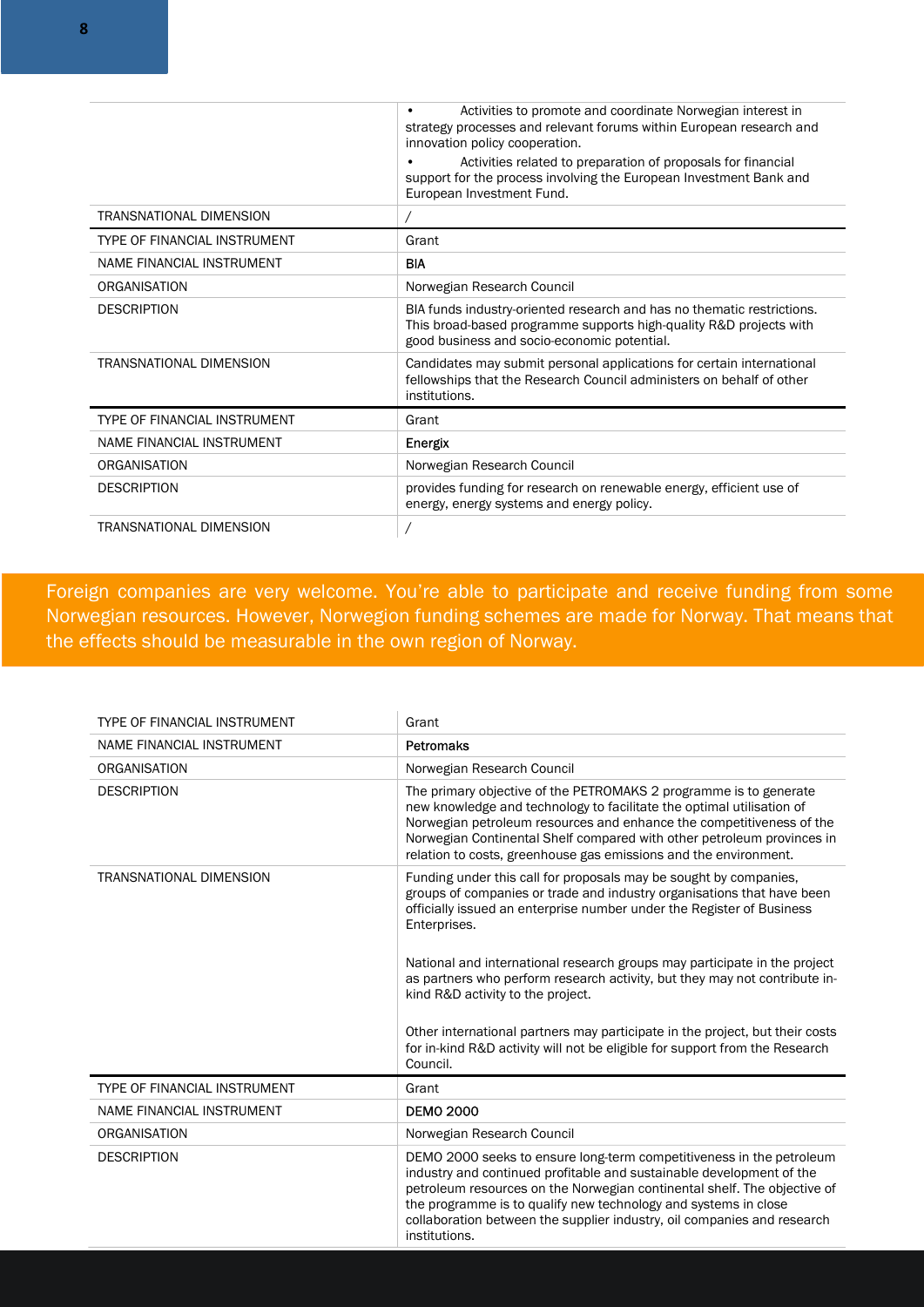| TRANSNATIONAL DIMENSION      | Normally, applications for research funding must be formally submitted<br>by a Norwegian company or institution. Candidates may, however, submit<br>personal applications for certain international fellowships that the<br>Research Council administers on behalf of other institutions. |
|------------------------------|-------------------------------------------------------------------------------------------------------------------------------------------------------------------------------------------------------------------------------------------------------------------------------------------|
| TYPE OF FINANCIAL INSTRUMENT | Grant                                                                                                                                                                                                                                                                                     |
| NAME FINANCIAL INSTRUMENT    | <b>ENOVA</b>                                                                                                                                                                                                                                                                              |
| <b>DESCRIPTION</b>           | Enable undertakings to increase the share of renewable sources of<br>energy in total energy production and contribute thus to a higher level of<br>environmental protection.                                                                                                              |
| TRANSNATIONAL DIMENSION      | Normally, applications for research funding must be formally submitted<br>by a Norwegian company or institution. Candidates may, however, submit<br>personal applications for certain international fellowships that the<br>Research Council administers on behalf of other institutions. |
|                              |                                                                                                                                                                                                                                                                                           |

 If information on Norwegian funding schemes is only available in the native language, don't hesitate to reach out to the secretariat. They will be happy to help you further along.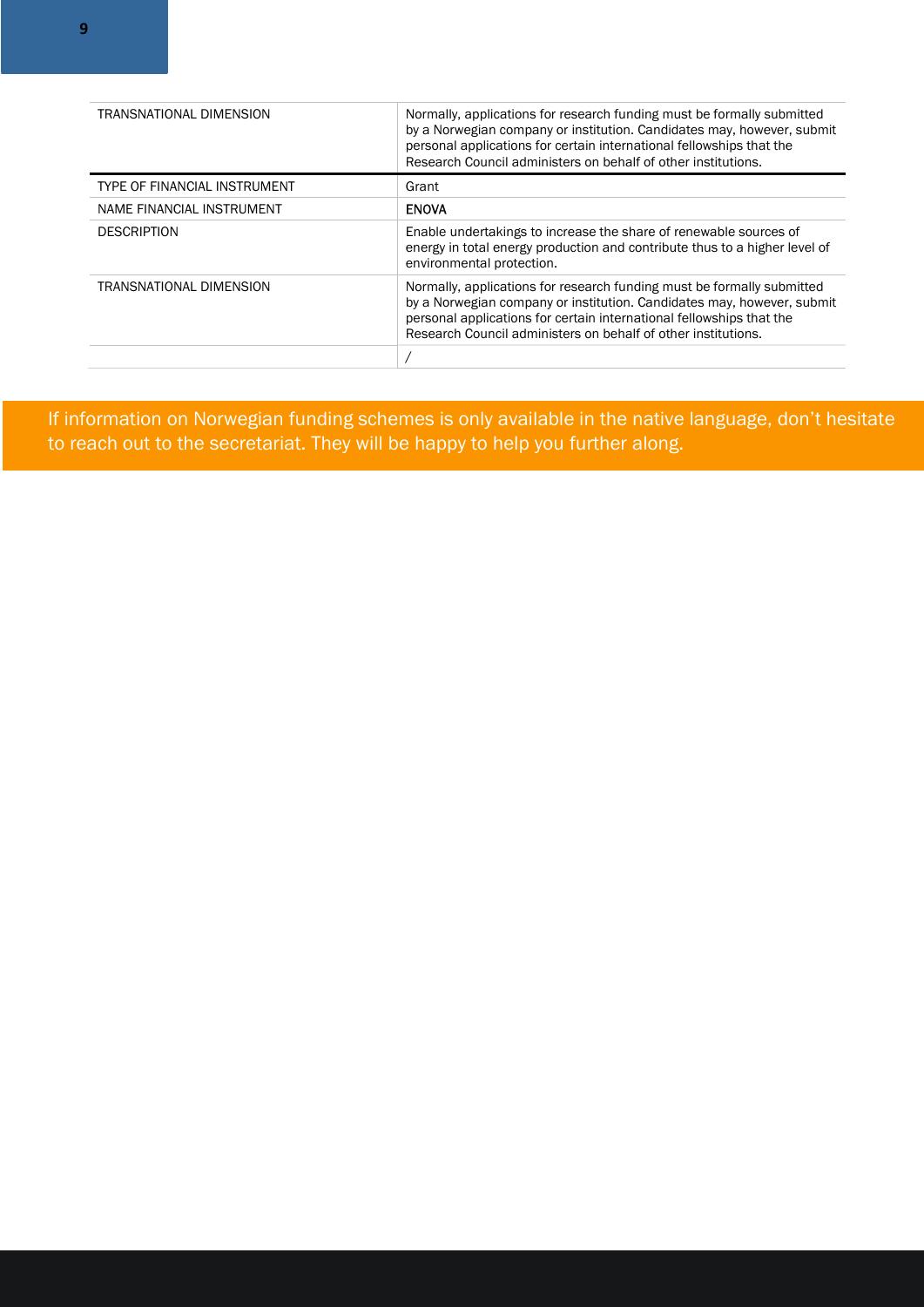### SME ORIENTED INCUBATOR SUPPORT



Innovasjon<br>Norge

| <b>INDIAA</b>      |                                                                                                                                                                                                                                  |
|--------------------|----------------------------------------------------------------------------------------------------------------------------------------------------------------------------------------------------------------------------------|
| NAME:              | INNOVASJON NORGE                                                                                                                                                                                                                 |
| <b>MAIN TOPICS</b> | Innovation Norway offer help to Entrepreneurs and promising Start-Ups who has growth<br>ambitions and established an innovative business concept which represent something<br>new and significant in the market.<br>Focus is on: |
|                    | Start-ups and SMEs                                                                                                                                                                                                               |
|                    | Growth companies and clusters                                                                                                                                                                                                    |
|                    | Internationalisation                                                                                                                                                                                                             |
| <b>TELEPHONE</b>   | +47 80 05 07 89                                                                                                                                                                                                                  |
| <b>WEBSITE</b>     | https://www.innovasjonnorge.no                                                                                                                                                                                                   |

## innoventus

| NAME:              | INNOVENTUS SØR                                                                                                                                                                                                                                                                               |
|--------------------|----------------------------------------------------------------------------------------------------------------------------------------------------------------------------------------------------------------------------------------------------------------------------------------------|
| <b>MAIN TOPICS</b> | Regional innovation company, SIVA incubator (The Industrial Development Corporation<br>of Norway), FORNY agent and Pre-seed Administrator representing Southern Norway.<br>They focus on innovation, which is a prerequisite for ensuring growth, new creation and<br>renewal in the region. |
| <b>ADRESS</b>      | Kristiansand – Tordenskjoldsgate 9 (5. egt), 4612 Kristiansand<br>Grimstad - Terje Løvåsvei 1, 4879 Grimstad                                                                                                                                                                                 |
| <b>WEBSITE</b>     | https://innoventussor.no                                                                                                                                                                                                                                                                     |



| NAME:              | <b>CONNECT NORGE</b>                                                                                                                                                                                     |  |
|--------------------|----------------------------------------------------------------------------------------------------------------------------------------------------------------------------------------------------------|--|
| <b>MAIN TOPICS</b> | Connect is a network organisation focusing on further development of Start-ups and<br>early phase companies.                                                                                             |  |
|                    | Connect provides a variety of services, among them:                                                                                                                                                      |  |
|                    | <b>Connect Springbrett</b>                                                                                                                                                                               |  |
|                    | <b>Connect Mentor</b>                                                                                                                                                                                    |  |
|                    | Connect investor forum                                                                                                                                                                                   |  |
| <b>ADRESS</b>      | Thormøhlens gate 51                                                                                                                                                                                      |  |
|                    | 5006 Bergen                                                                                                                                                                                              |  |
| <b>WEBSITE</b>     | http://www.connectnorge.no                                                                                                                                                                               |  |
| EVA                |                                                                                                                                                                                                          |  |
| NAME:              | <b>EVA-SENTER</b>                                                                                                                                                                                        |  |
| <b>MAIN TOPICS</b> | EVA-Senter (Establishment Center Vest-Agder) will help people develop ideas and<br>tomorrow's business by providing the entrepreneur with the best possible technical<br>assistance related to his needs |  |
| <b>ADRESS</b>      | Etablerersenter Vest-Agder (EVA) holder til i 3. etasje i Rådhusgata 12 A, i Torvkvartalet                                                                                                               |  |
| <b>WEBSITE</b>     | https://evasenter.no                                                                                                                                                                                     |  |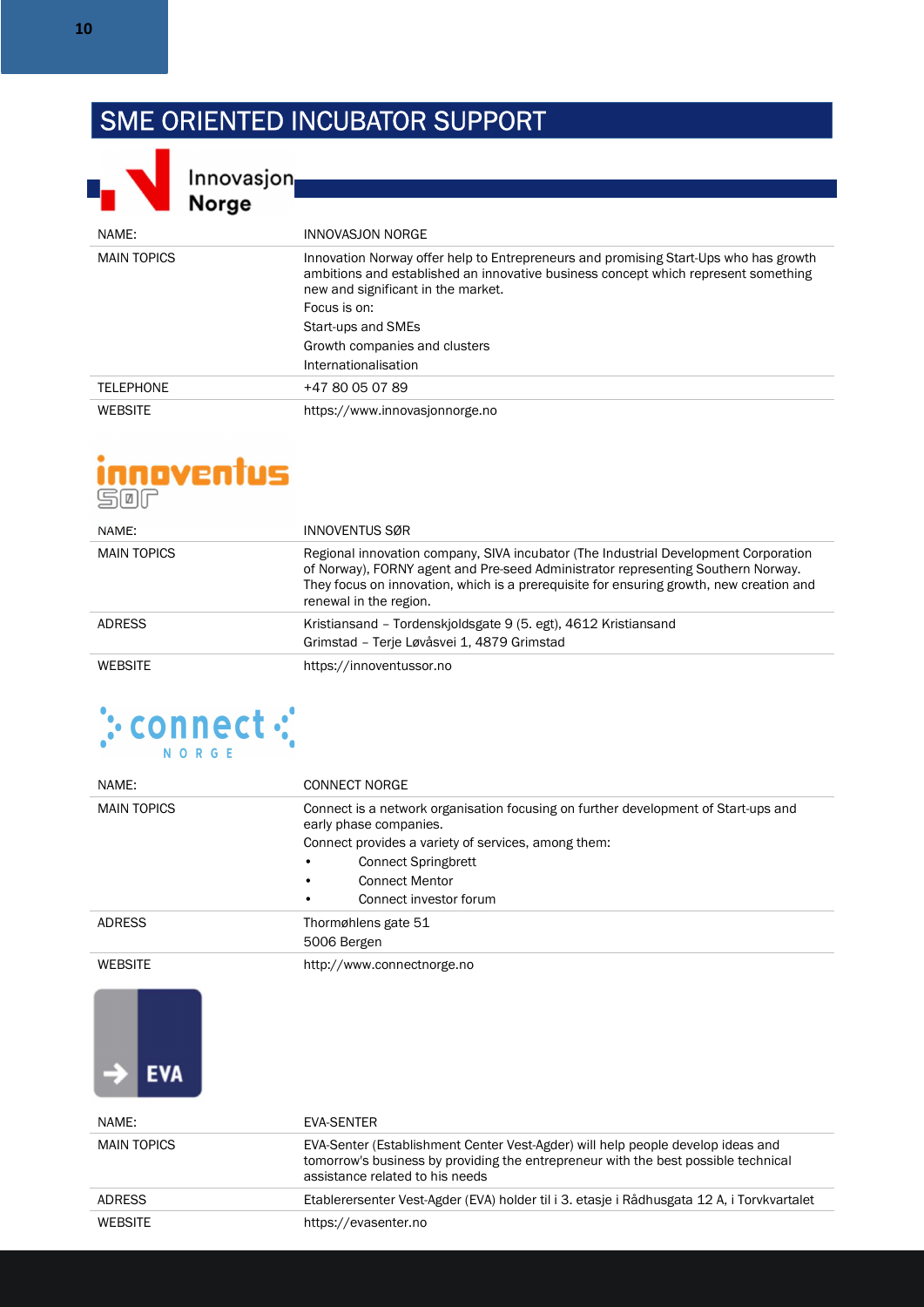|                    | BERGEN TEKNOLOGIOVERFØRING AS (BTO)                                                                                                                                                             |
|--------------------|-------------------------------------------------------------------------------------------------------------------------------------------------------------------------------------------------|
| <b>MAIN TOPICS</b> | BTO works to develop innovation and commercialisation of research in the Bergen<br>region. We are the regional centre of expertise for innovation and commercialisation of<br>research results. |
| <b>ADRESS</b>      | Thormøhlensgate 51, 5006 Bergen                                                                                                                                                                 |
| <b>WEBSITE</b>     | https://bergento.no                                                                                                                                                                             |

#### COMMENTS AND EXPERIENCE

None of these incubators is particularly specialized in blue businesses. They have a general approach, covering all kind of business sectors.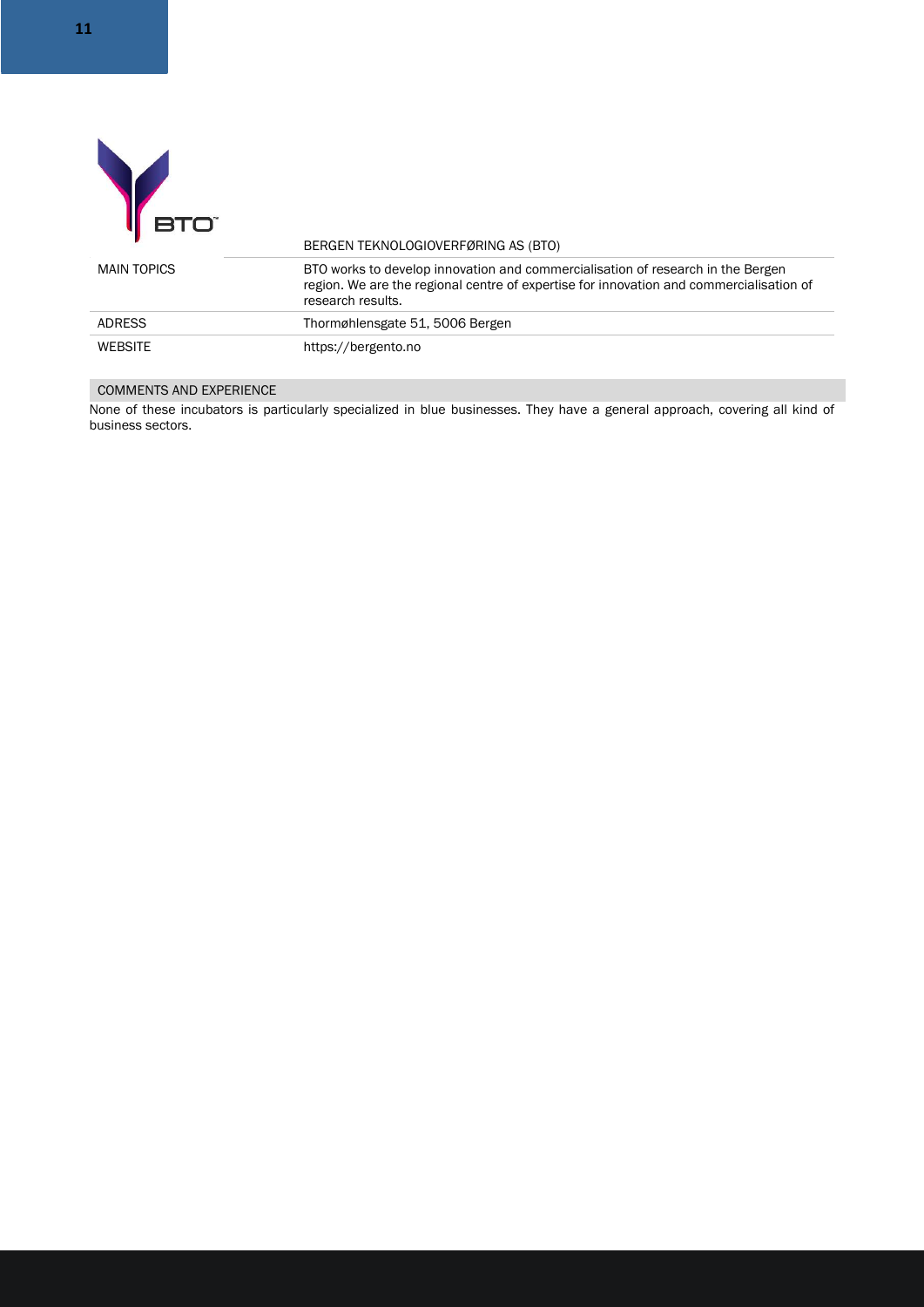#### TESTING FACILITIES AND CO-WORKING SPACES



| <b>NAME</b>               | MECHATRONICS INNOVATION LAB (MIL)                                                                                                                                                                                                   |                                                                             |  |
|---------------------------|-------------------------------------------------------------------------------------------------------------------------------------------------------------------------------------------------------------------------------------|-----------------------------------------------------------------------------|--|
| <b>TYPE OF TECHNOLOGY</b> | Mil is part of the national infrastructure for pilot testing and experimental development<br>of products, systems and services. Particularly related to the offshore industry and<br>manufacturing and material process industries. |                                                                             |  |
|                           | Services:                                                                                                                                                                                                                           |                                                                             |  |
|                           |                                                                                                                                                                                                                                     | electrical and hydraulic components and systems for technical qualification |  |
|                           |                                                                                                                                                                                                                                     | new sensor and instrumentation technologies                                 |  |
|                           |                                                                                                                                                                                                                                     | prototypes and scale models of new products                                 |  |
|                           | ٠                                                                                                                                                                                                                                   | automated processes such as robotic welding                                 |  |
|                           | ٠<br>method                                                                                                                                                                                                                         | materials and machine parts, e.g., for qualification of new production      |  |
| <b>WEBSITE</b>            | https://www.mil-as.no/                                                                                                                                                                                                              |                                                                             |  |



| NAME                      | Offshore Simulation Center (OSC                                                                                                                                                                                                   |
|---------------------------|-----------------------------------------------------------------------------------------------------------------------------------------------------------------------------------------------------------------------------------|
| <b>TYPE OF TECHNOLOGY</b> | The world leader in delivering software and hardware simulations for:<br>Prototyping operations/challenges<br>٠<br>Gaining common understanding/training personnel<br>٠<br>Reducing time and costs for all operation<br>$\bullet$ |
| <b>WEBSITE</b>            | https://osc.no/                                                                                                                                                                                                                   |



| NAME                      | SINTEF OCEAN                                                                                                                                                                                                                |
|---------------------------|-----------------------------------------------------------------------------------------------------------------------------------------------------------------------------------------------------------------------------|
| <b>TYPE OF TECHNOLOGY</b> | Sintef ocean conducts research and innovation related to ocean space for national and<br>international industries. Their ambition is to continue norway's leading position in<br>marine technology and bio marine research. |
| <b>WEBSITE</b>            | https://www.sintef.no/en/ocean/                                                                                                                                                                                             |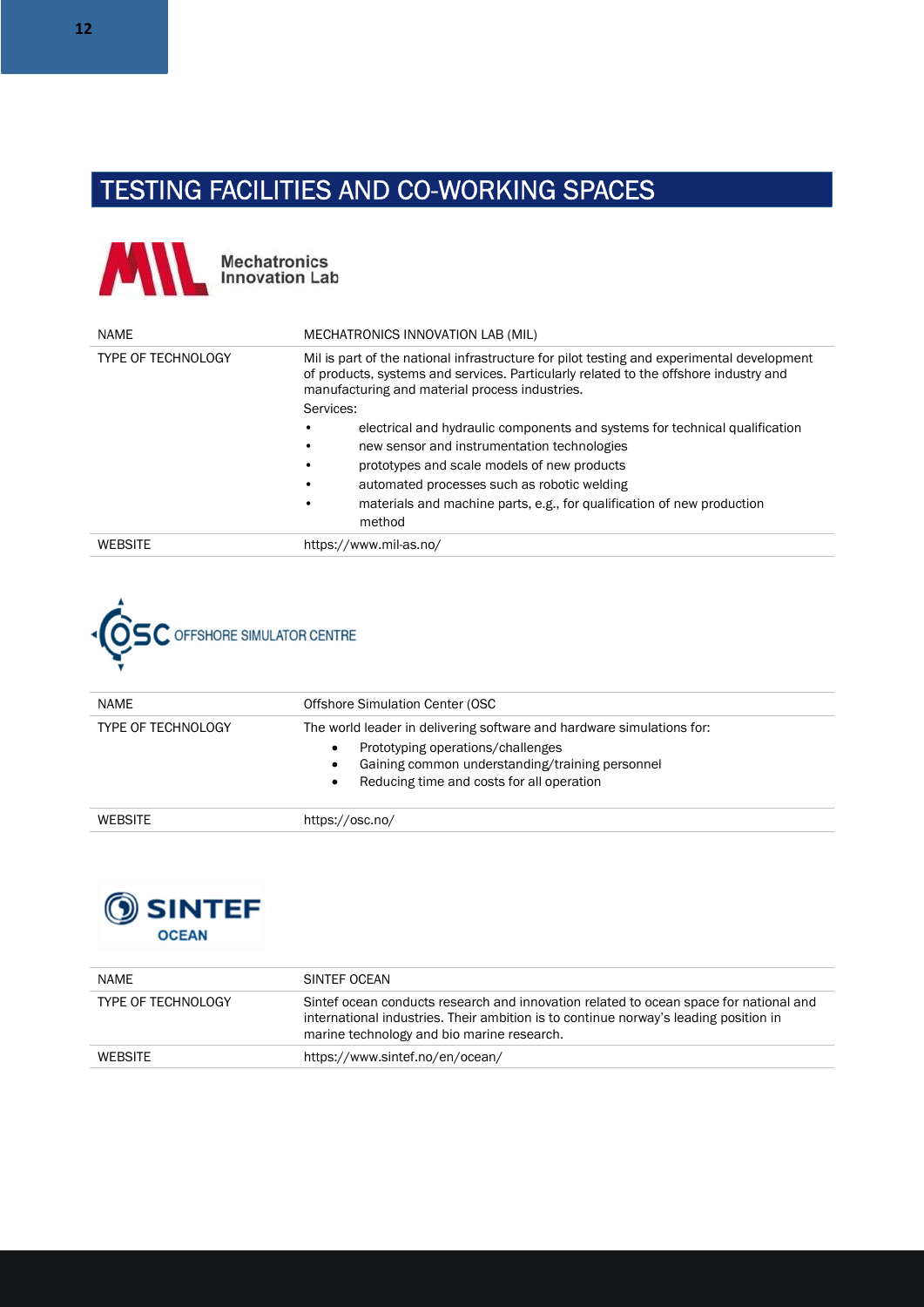

| <b>NAME</b>               | Norsk katapult                                                                                                                                                                                                                                                                                                      |
|---------------------------|---------------------------------------------------------------------------------------------------------------------------------------------------------------------------------------------------------------------------------------------------------------------------------------------------------------------|
| <b>TYPE OF TECHNOLOGY</b> | Norsk katapult is a scheme that helps to establish and develop catapult centers -<br>making the road from the concept stage to market introduction easier for Norwegian<br>industry. The scheme has been established to enhance the innovation capacity of small<br>and medium-sized businesses across the country. |
|                           | The ambition is to build an infrastructure for innovation with 7-9 national catapult<br>centers in areas of great value for the future industry in Norway. Siva manages the<br>scheme on behalf of the Ministry of Food and Fisheries, and in close cooperation with<br>Innovation Norway and the Research Council. |
| <b>WEBSITE</b>            | https://norskkatapult.no/                                                                                                                                                                                                                                                                                           |



| <b>NAME</b>               | <b>Norce</b>                                                                                                                                                                                                                          |
|---------------------------|---------------------------------------------------------------------------------------------------------------------------------------------------------------------------------------------------------------------------------------|
| <b>TYPE OF TECHNOLOGY</b> | Research and innovation in energy, health care, climate, the environment, society and<br>technology. Their solutions address key challenges for society and contribute to value<br>creation on the local, national and global levels. |
| <b>WEBSITE</b>            | https://www.norceresearch.no/en/                                                                                                                                                                                                      |



| .                         |                                                                                                                     |
|---------------------------|---------------------------------------------------------------------------------------------------------------------|
| <b>TYPE OF TECHNOLOGY</b> | provide facilities and assistance for testing new marine renewable energy technologies<br>under various conditions. |
|                           | Test areas:                                                                                                         |
|                           | Deep water: 200 meters depth, 10km from shore.                                                                      |
|                           | Shallow water: 20-40 meters depth, 1 km from shore.                                                                 |
| <b>WEBSITE</b>            | http://metcentre.no                                                                                                 |

Norway does not yet have test sites in real life environments. Due to the big political focus on blue growth this is likely to change over the next couple of years.